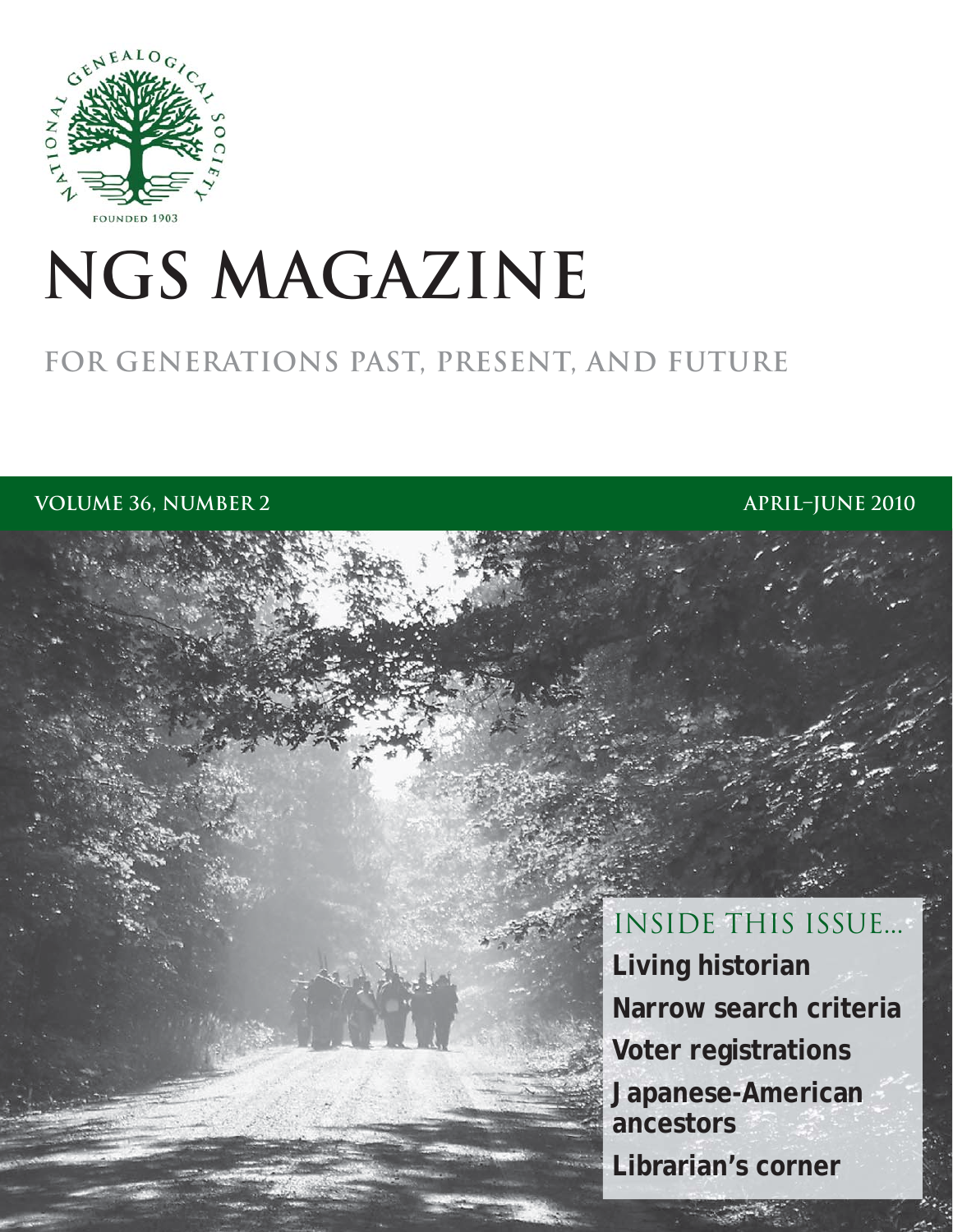

**NGS magazine** April—June 2010 Volume 36, Number 2



### on the cover

*Reenactor soldiers participating in a period-correct, twentymile "Preservation March" for Historic Fort Wayne in Detroit, 20–21 June 2009 at the Manistee National Forest near Pentwater, Michigan, sponsored by the 3rd Michigan Volunteer Infantry, Company F. Photo by Mike Gillett .*

*NGS Magazine* (ISSN 1529-4323) is sent quarterly to all members as a membership benefit of the National Genealogical Society (NGS) and to libraries by subscription. Periodicals postage paid at Arlington, Virginia, and additional mailing offices. POSTMASTER: Send address changes to *NGS Magazine*, National Genealogical Society, 3108 Columbia Pike, Suite 300, Arlington, VA 22204-4370.

# **contents**

## **FEATURES**

| 1 LI VI V I VLU                                                     |
|---------------------------------------------------------------------|
|                                                                     |
|                                                                     |
|                                                                     |
| Thomas Adams, winner of the 2009 NGS Rubincam Youth Award,          |
| Making voter registration records count, by Sharon B. Hodges 16     |
| A guide to voter registration records, by Richard Camaur, JD, cG 18 |
| Occupation: It's not just a job, it's a finding aid,                |
| Researching your Japanese-American ancestors,                       |
| Living historian, family historian, by Mike Gillett  31             |
| Notes from a librarian's corner, by Kim V. Garvey, MILS  34         |
| How to narrow your search criteria,                                 |
| Case study: Where in the world was John Nelson King?                |

# **COLUMNS**

| National Archives, by Claire Prechtel-Kluskens  42         |  |
|------------------------------------------------------------|--|
| Beginning genealogy, by Gary M. and Diana Crisman Smith 48 |  |
|                                                            |  |
|                                                            |  |
| Writing family history, by Harold E. Hinds Jr., PHD  62    |  |

# Departments

| Editor's column, by Elizabeth Kelley Kerstens, cg, cg4 |  |
|--------------------------------------------------------|--|
|                                                        |  |
|                                                        |  |
|                                                        |  |
|                                                        |  |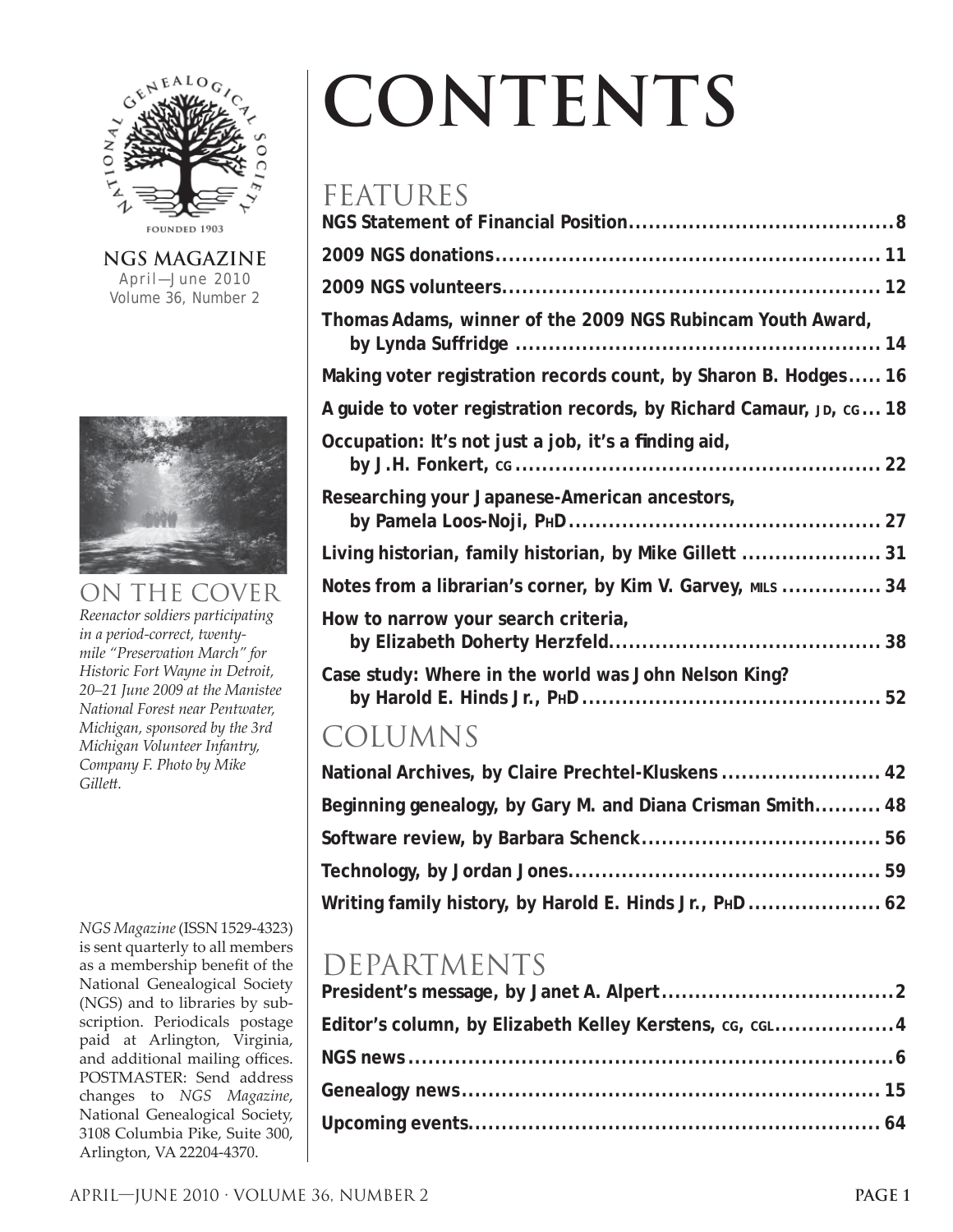

*A 1943 photo of the Manzanar Relocation Center with the Sierra Nevada in the background. Photo courtesy the Library of Congress, Prints and Photographs Division, Ansel Adams, photographer.*

escendants of Japanese or Japanese-American internees during World War II have a unique opportunity to mine historic documents for genealogical tidbits. In 1942, Executive Order 1099 set in motion the removal for internment of more than 100,000 Japanese and Japanese-American residents of the West Coast. Many special records about this particular population group, now held at the National Archives and Records Administration (NARA), were created as a result. The wartime internment in "camp" is still a painful memory for many in the Japanese-American community. However, those affected do their family history a great disservice by overlooking this very rich source of information.

Much of what has been retained at NARA refers to the running of the internment camps everything from the plans for building them to information on buying food supplies. But there are other records that provide information on the individuals who were interned, giving a very good idea of what life was like for them. Several specific records created by the War Relocation Authority, in NARA's Record Group (RG) 210, housed at the Archives building in Washington,

D.C., are the richest source of information for family historians.

### **Files on individual internees**

An "evacuee file" (entry 22) was created for each internee. It is easy to find out if such a file exists for the person you seek by searching for the surname on NARA's website at <www .archives.gov/aad/> or on Ancestry.com. Some basic information is included in these databases, but it barely scratches the surface of what is in the actual files. In them you will find some or all of the following: an individual data form, a leave clearance form (these two give the most direct genealogical information), letters of support, property inventories, health records, exit passes, and school records. Because of the very personal nature of some of the information contained in these files, they are under something called a "B-6" restriction." In order to get the actual file, you must show that the subject is dead or have a letter from the subject granting you access to the file.

The data and leave clearance forms noted above provide the following information on the internee: date and place of birth, names of father and mother and their places of birth, father's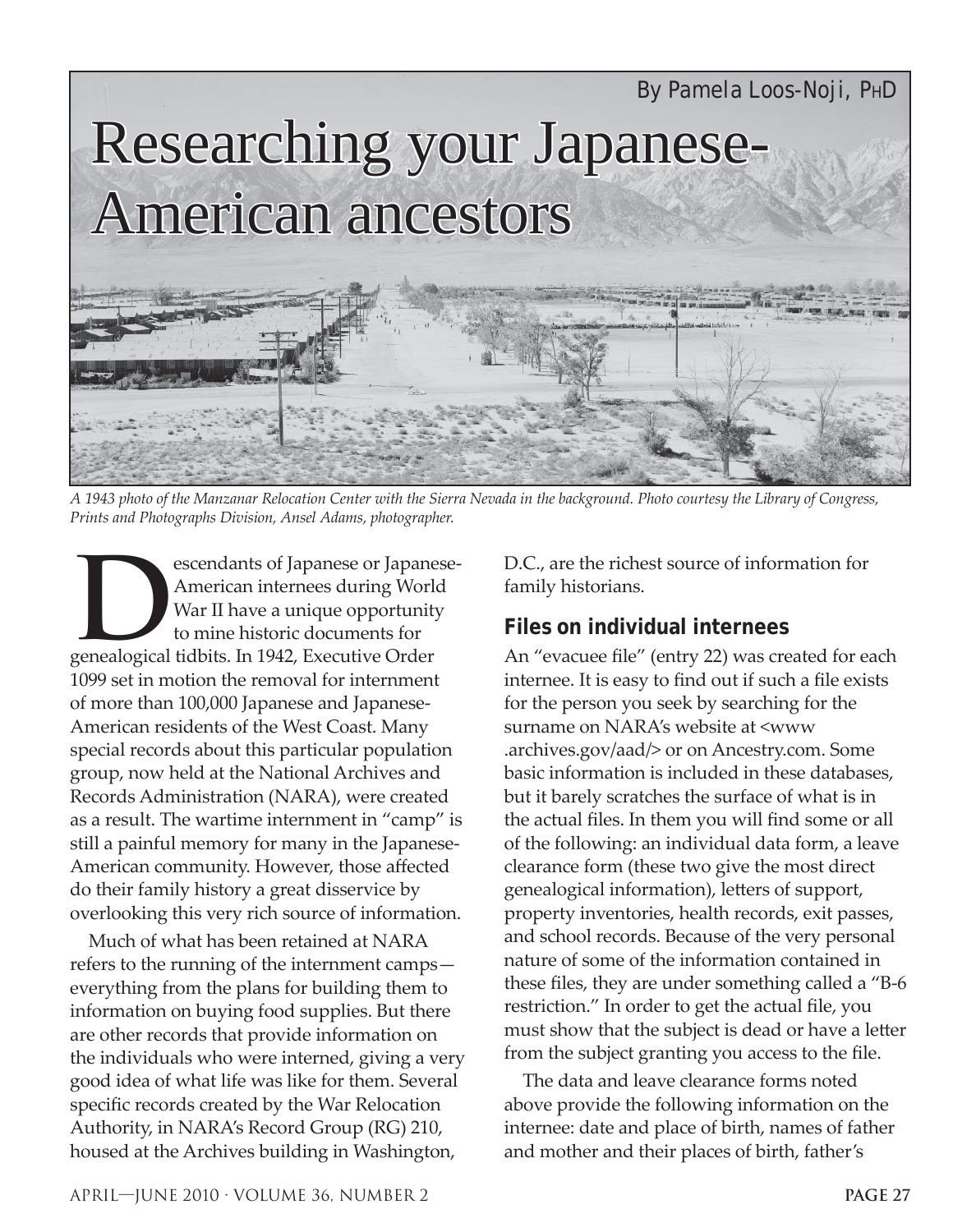| LOST ATACHER . Brief, SI                                                                                                     | <b>MAY 1 0 1943</b>            |             |                                                                                                                                                  | n.                  |
|------------------------------------------------------------------------------------------------------------------------------|--------------------------------|-------------|--------------------------------------------------------------------------------------------------------------------------------------------------|---------------------|
| v.                                                                                                                           |                                |             |                                                                                                                                                  | $E$ / $\frac{1}{2}$ |
|                                                                                                                              | INDIVIDUAL RECORD              |             |                                                                                                                                                  |                     |
| 1. Nassan<br><b>Cad</b><br>Pol<br>$-46$                                                                                      | State.                         | <b>HEST</b> | 14. Individual number:                                                                                                                           | <b>REPUDE</b>       |
| Takeki.<br>Isonn                                                                                                             |                                |             | lonps. G                                                                                                                                         |                     |
| is. Other counts: strateds matter consist, member weeks)                                                                     |                                |             | 17. Exmiy members                                                                                                                                |                     |
| Esyushi, Isono (moidea)                                                                                                      |                                |             | 19302                                                                                                                                            |                     |
| 2. Balrearias Center:<br>Acres                                                                                               | <b>Party duty</b>              |             | 18 Sec.                                                                                                                                          |                     |
| Talelake<br>Z20 D-A                                                                                                          | 7/24/42                        |             | 2. Mre<br>> (% Proud)<br>U. Raper<br>Spought (20%)                                                                                               |                     |
| 4. Ascouldy Conters<br>Attorn                                                                                                | Jeer Car                       |             | FET Wide<br><b>ITI Wike</b>                                                                                                                      |                     |
| Pinodelo<br>$B - 53 - 5$                                                                                                     | 5/13/48                        |             | 2 X Japanese PER January<br>2.77.09<br><b>PER Other</b>                                                                                          |                     |
| 4. Pressue address contract vertex or it sits contor-<br>CU.                                                                 | $S_{2}$                        |             |                                                                                                                                                  |                     |
| Grus Ho. Tacous Wasy                                                                                                         | Theora, Wash.                  |             | 14. Market autom                                                                                                                                 |                     |
| New at finite, ratherman of mater-<br>C. Puests                                                                              | <b>Goography</b>               |             | FCI Single 1 - 120 Macdoll<br><sup>1</sup> [] Welcout 4 <sup>-</sup> Discount                                                                    |                     |
| Mayaghi, Yakutayo<br>Fiches.                                                                                                 | 70200                          |             | -11 Syncol                                                                                                                                       |                     |
|                                                                                                                              |                                |             | 15. Relationship to hand of                                                                                                                      |                     |
| Maine Tukenake, Tore                                                                                                         | $z$ apo, $z$                   |             | Mother-in-law                                                                                                                                    |                     |
|                                                                                                                              | Sheed farver                   |             | 20. Birthdown<br>30. Apr                                                                                                                         |                     |
| 6. Person to uselfy in case of estamptical (Scientishis, range and address).                                                 |                                |             | 10/8/83<br>50                                                                                                                                    |                     |
| Son-in-low : Jindi Ton Kunnenkn                                                                                              |                                |             | $\frac{21}{10}$ . Similarly, $\frac{10}{100}$ , $\frac{10}{100}$ , and $\frac{10}{100}$ , $\frac{10}{100}$ . $\frac{10}{100}$ , $\frac{10}{100}$ |                     |
| 7800-E Talelake                                                                                                              |                                |             |                                                                                                                                                  |                     |
| 7. Etnosfon-<br>Trend President                                                                                              |                                |             | Mirzojim Mure<br>Tulmoin Ken                                                                                                                     |                     |
|                                                                                                                              | $km -$<br>$T =$                |             | Jerem.                                                                                                                                           |                     |
| Greener shad . Fulcacks, Japan                                                                                               | $4/90$ $1/94$                  |             | 22. Alian registerion number:                                                                                                                    |                     |
| Audia Jigh reserved<br>High what                                                                                             |                                |             | 414845 3                                                                                                                                         |                     |
| Russia shed                                                                                                                  |                                |             | 11. Agending schools                                                                                                                             |                     |
| College<br>Penerations.                                                                                                      |                                |             | 411 Yes 4 No                                                                                                                                     |                     |
| 7s. Deyres, educational specialisations, homes, and significant arrivines.                                                   |                                |             | 24. Gradet                                                                                                                                       |                     |
|                                                                                                                              |                                |             | & yrs.                                                                                                                                           |                     |
|                                                                                                                              |                                |             | 37. Language: Southway, West<br>$5.43$ $\ldots$ $7.7$                                                                                            |                     |
| A. Residence conside the Drivet States  Occurr                                                                               | Pire                           |             | Spatiations of the                                                                                                                               | z                   |
|                                                                                                                              | 28.1                           |             | <b>Grandmann</b> FL<br>п<br>leaza  El<br>n                                                                                                       |                     |
| Sho Sh<br>Junea<br>Tepan.                                                                                                    | 5/20<br>10/20<br>57.10<br>6715 |             | LI LI                                                                                                                                            |                     |
| c. Milkary or most service:                                                                                                  |                                |             | $\Box$ . Processes and the set of $\Box$<br>□<br>26. Masor arrivity or storage                                                                   | о                   |
| <b>DALG</b><br>Dere, p<br>none                                                                                               | Page on<br><b>Lines</b>        |             |                                                                                                                                                  |                     |
|                                                                                                                              |                                |             |                                                                                                                                                  |                     |
| 0. Public unistance:<br>поло                                                                                                 |                                |             | 12. Comparison:                                                                                                                                  |                     |
| 111 Ale to dependent children 2 = And to Kind 211 000 age and never<br>1. Provisor                                           |                                |             | n. Florist                                                                                                                                       | $0 - 72$            |
| E0B<br>Server                                                                                                                |                                |             |                                                                                                                                                  |                     |
| District 171<br>[12], Weights [15]. Physical condition:<br>$\langle \hat{n} \rangle$ , $\langle \hat{n} \rangle$<br>treressi |                                |             | $8 + 3$                                                                                                                                          |                     |
| No anjor isferts<br>Se.<br>325                                                                                               |                                |             | an. Southwirds                                                                                                                                   | $0 - 25$            |
|                                                                                                                              |                                |             |                                                                                                                                                  |                     |
|                                                                                                                              |                                |             | 21% политика                                                                                                                                     |                     |

*Individual record sheet of Isono Takaki (RG 210, entry 22).*

occupation, name of spouse, and the names of all living relatives both in Japan and in the U.S. and their relationships. These six pages can do wonders to expand a family tree. Although our family knew Isono Takaki (my husband's greatgrandmother), no one knew her maiden name or other information. Her file revealed the name of her father, Yukutaro Hayashi, providing a maiden name for Isono, and even the full maiden name of her mother, Teru Takenaka. Finding the name of the tiny village where she was born, Miyanojinmura, Mii-gun, Fukuoka-Ken, is important for further research.

These two forms also cover a person's educational and work history. The Kumasaka family worked for a very long time in the greenhouse business in Seattle. But the family's earliest immigrants worked in other fields before getting settled. For example, Yuji Kumasaka's file detailed his work life from the sugar fields of Oahu in 1906, to railroad gang work in Montana in 1908, to sawmill work in Washington (1909–19), before settling in Seattle.

The other documents in these files explore even further the life experience of family members both in and out of "camp." Letters of support were solicited from friends and acquaintances on the outside when a family applied to leave. For the most part they are positive testimonials by friends and describe how the family lived and

how they interacted with the community. Some of the most positive things someone could say about an internee were that he/she was industrious, "American," and Christian. A supporter wrote of one of our families that there was "no drunkenness or venereal disease."

Many of the letters and papers in these files are about leaving camp, even temporarily. I found a photo ID "work pass" for my father-in-law,



Harold Noji. We had no other photos of him at a young age! The most heartwrenching set of letters I found for our family was

*Leave permit card for Tetsuo Noji (RG 210, entry 22).*

about a parent trying to get a pass to leave the internment camp to care for a sick daughter who had been working outside of camp in an area from which Japanese had not been evicted.

Property inventories and correspondence about shipping goods form a large part of some files. This can give an idea of a family's possessions before the war, and possibly what happened to items of personal and real property. In the case of Tom Kumasaka, he detailed for the authorities the property he had left behind, including a plan and keys to two locked rooms. It seems that authori-



*Inventory and plan of property owned by Tom Kumasaka in Tacoma, Washington, with a photo of the family business (RG 210, entry 22).*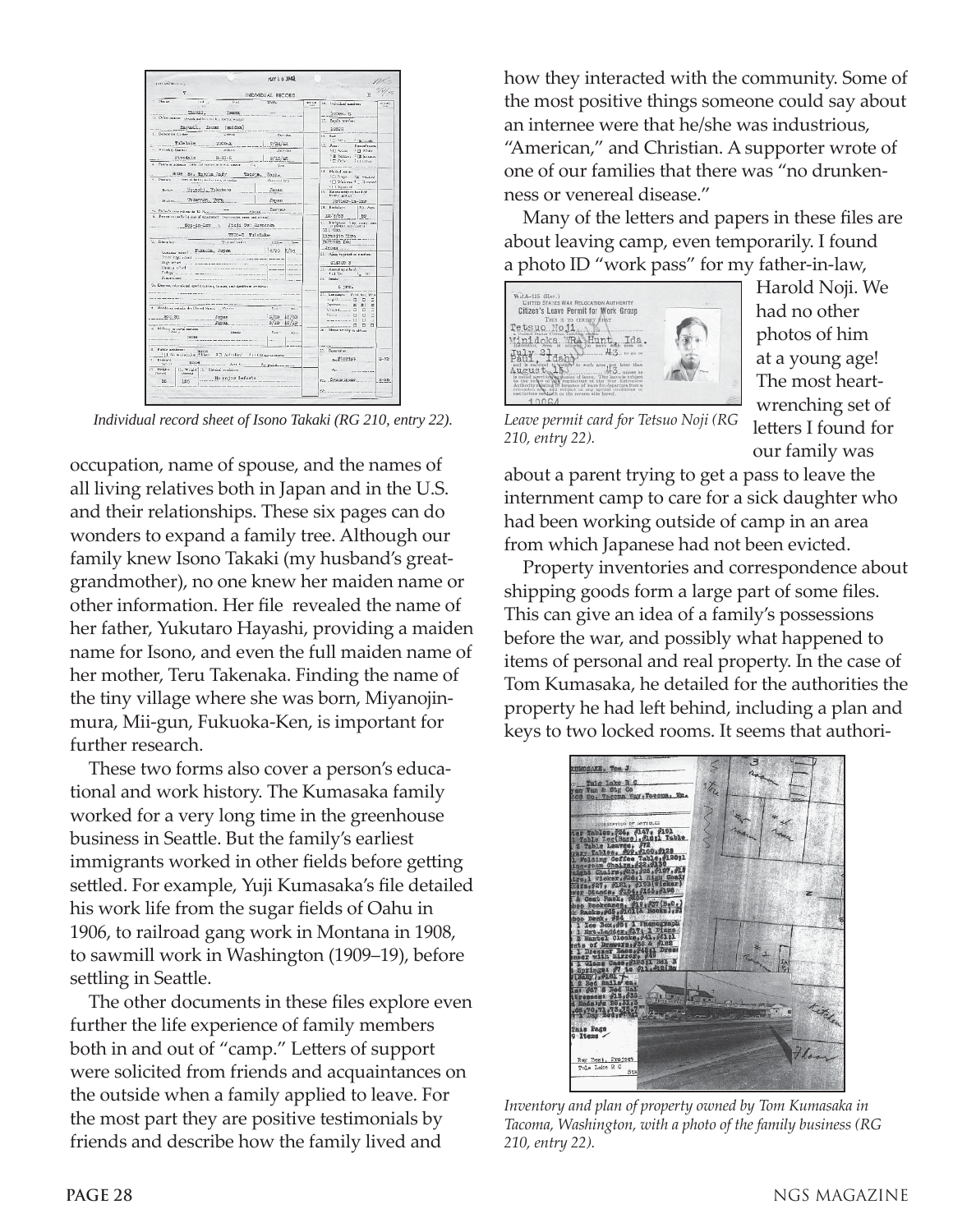ties were helping with storage of those items, and helped to sell the real estate left behind.

Health and school records are very personal and must be handled with discretion. In one case, I found the entire pregnancy history, including miscarriages, for a great-uncle's second wife. She detailed leaving and then returning to her first husband before leaving permanently. In our family, one child was born in camp, and the labor and earliest days of his life are chronicled in some detail. School records might show that a relative was particularly strong in a subject or at academics in general very early in life.

For persons above school age, there is a work card that chronicles all the jobs a person performed in camp. Our family members did tasks from trash collector to teacher. Internees were paid for their work, though the wages were low. The card also sometimes records why a person changed jobs. Uncle George had something of a temper and was "fired" from the kitchen for fighting!

#### **Other personal data fi les**

In addition to these individual internee files, there are a few other types of documents that record specific information about individuals or families.

Individual Locator Cards (entry 23) contain codes of basic data found more easily elsewhere, but the handwritten data on the cards is fun. Someone recorded each and every time the internee left and returned to camp and where he/ she went. Agricultural labor was in short supply and young internees were often farmed out to work. Many in our family took advantage of this and enjoyed a certain sense of freedom being out of camp.

Basic Family Data Cards (entry 49) place individuals into family groups, in case you don't know already (as I didn't) how people with the same surname were connected. A card was created for each year and gives date and place of birth for all and indicates how much money each family member made working in camp.

Final Exit Rosters (on microfilm M1865) again sort people by family group and then give the date of their exit from camp and the location to

which they were sent. Sometimes the first place a family went after camp was not the place they finally settled. This information might fill in a missing location in a family's history after camp.

Internal Security Case Files (entry 51/52) were created if a person came into contact with the police. These files can contain very personal information and are also under the B6 restriction. Internment camps were the size of a small city (Tule Lake was the largest "city" in that part of California at the time), and had all the same issues. There were noise disturbances, thefts, and murders. However, minor problems like the report of a lost purse were also logged. My favorite story from these files is that of 15-yearold Sachi Noji, who lost her algebra book and a coin purse with 31 cents in it on 29 December 1943. When I told her of my find, she thought a moment and then all of sudden a flood of memories came back to her about the day her baby brother was born and all the craziness, including losing her book, that accompanied the event.

#### **Unindexed but important documents**

As noted above, each camp was basically a small city. It is amazing to me how quickly the internees put together all the "conveniences" of a normal society, such as newspapers, civic organizations, and local sports teams.

Each camp had at least one newspaper and sometimes more than one (available on microfilm

C0053) and they can be very informative. They are not indexed, so you do have to read through them, but they are full of names and you might just find mention of the person you are researching. One of the mainstay sections, just like for other



*Announcement of birth of Noji son,* The Minidoka Irrigator*, 8 January 1944 (microfi lm C0053, roll 92)*